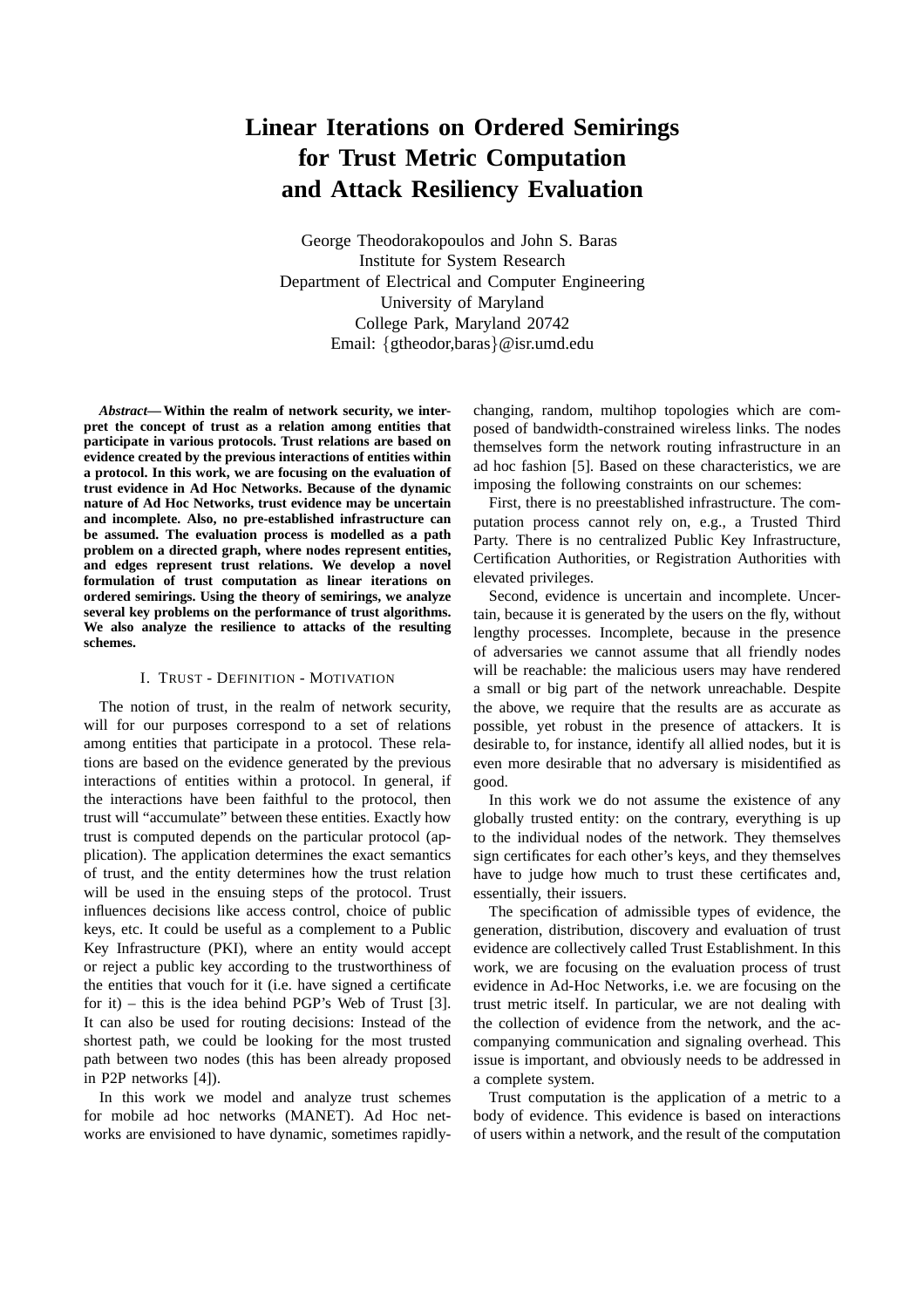("trust") is a quantitative belief of User  $i$  about User  $j$ 's behavior (i.e. is User  $i$  trustworthy according to User  $i$ ?).

For example, assume we have a wireless network where users are supposed to forward data they receive. An interaction in this setting would play out as follows: User  $i$ sends a packet to his neighbor. The neighbor has the choice to either forward the packet (as he is supposed to), or drop it (since he may not want to waste his energy). This choice is observed by User  $i$ , and counts either as a Good or as a Bad interaction, respectively. Repeated interactions of this type build up the previously mentioned evidence, which will be called *direct opinions*.

The trust computation will compute *indirect opinions*, that is, opinions of a user for others with which he has had no previous direct interaction. The idea is to take advantage of the interactions (and thus the direct opinions) that intermediate users have had with each other.

## II. TRUST AS A PATH PROBLEM

We treat the trust computation problem as a generalized shortest path problem on a weighted directed graph  $G(V, E)$  (*trust graph*). The vertices of the graph are the users/entities in the network. A weighted edge from vertex  $i$  to vertex  $j$  corresponds to the *opinion* that entity  $i$  has about entity j. The weight function is  $w(i, j) : V \times V \longrightarrow$  $S$ , where  $S$  is the opinion space. The set  $S$  and the precise semantics of opinions are parameters of the model and can differ according to the application.

Assume that User s wants to compute the trustworthiness of User d. So, s will ask the people he knows (i.e. has an opinion about) and they will tell him their opinion about d, or they will ask the users they know, etc., until persons with a direct interaction with  $d$  are found. Formally, all the direct information that exists about the destination  $d$ , is contained in the weighted, directed edges that point to  $d$ . On the other hand, all the direct information that  $s$  has about the rest of the network is contained in s's outgoing edges. In effect, s knows about the rest of the network only through his one-hop trust neighbors. Therefore, *all information about* d *that* s *can use is contained in the paths from* s *to* d. For example, edges pointing to d (or, in general, directed paths to  $d$ ) that are not reachable from s are useless, and edges pointing out from s that are not on directed paths from s to d are dead ends. This is the starting observation of this work, and the reason why the subsequent model was chosen: because it fits the pathbased nature of the problem.

Along each path, concatenation of opinions occurs: If s has opinion  $w_{s1}$  about 1, and 1 has opinion  $w_{12}$  about 2, then s can form an indirect opinion  $w_{s2}$  about 2 that is a function of  $w_{s1}$  and  $w_{12}$  (denoted by  $w_{s1} \otimes w_{12}$ ). If there are multiple paths from s to d, then indirect opinions from each path are aggregated to form the overall opinion of  $s$ for d (denoted by  $t_{sd} = t_{sd}^{p_1} \oplus t_{sd}^{p_2} \oplus \cdots \oplus t_{sd}^{p_n}$ , where the  $p_i$ 's are the paths from s to d.).

We have mentioned two operations: one is the *concatenation* of opinions along a path and the other is the

$$
T_{s,1} \ge T_{s,2} \ge T_{s,3} \ge T_{s,d}
$$







Fig. 2. Aggregation of opinions

*aggregation* across paths.

These operators, along with the carrier set  $S$ , form a semiring  $(S, \oplus, \otimes)$ :

- ⊕ is commutative, associative, with a neutral element  $\textcircled{0} \in S.$
- $\otimes$  is associative, with a neutral element  $(1) \in S$ , and 0 as an absorbing element.
- ⊗ distributes over ⊕.

In addition, the ordering relations described in Figures 1 and 2, regarding concatenation of trust along a path and aggregation of trust across paths, above, introduce a partial order over our semiring, and thus the semiring we are considering is *an ordered semiring* [6].

The semiring property is very desirable because it fits the path-based nature of the problem: many other path problems can be expressed as semiring computations [6]. For example, suppose the edge weights are transmission delays, and we want to compute the least delay path from i to j. The semiring to use is  $(\Re_+ \cup {\infty}, \min, +)$ , i.e.  $\oplus$ is min, and  $\otimes$  is +: The total delay of a path is equal to the sum of all constituent edge delays, whereas the shortest path is the one with minimum delay among all paths. Also,  $(0)$  is  $\infty$ , and  $(1)$  is 0. On the other hand, if edge weights are link capacities, then the maximum bottleneck capacity path is found by the semiring  $(\Re_{+} \cup {\infty})$ , max, min), with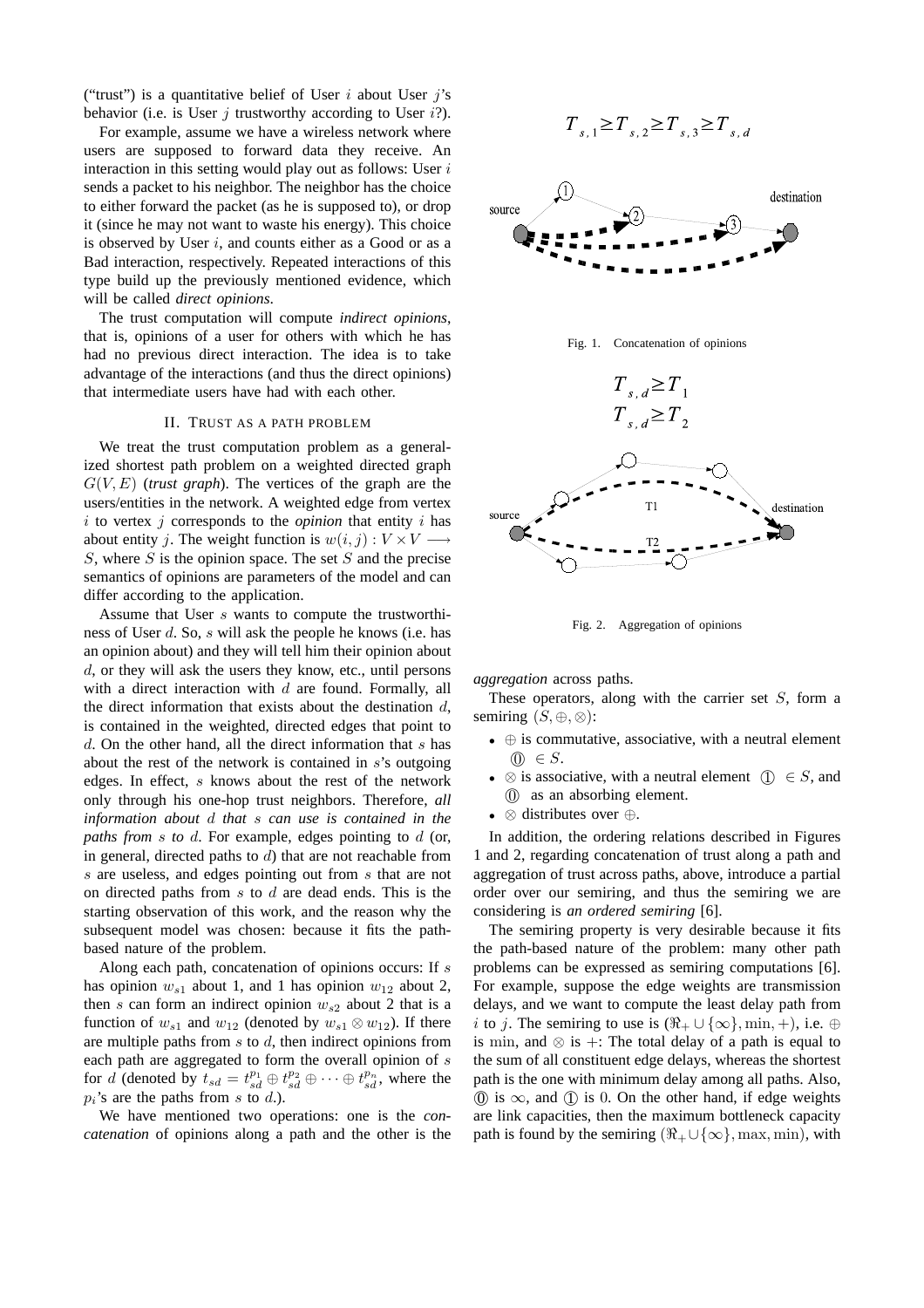$\circled{0} \equiv 0, \circled{1} \equiv \infty$ . Then, the result  $d_{ij}$  is equal to the maximum rate of traffic that  $i$  can send to  $j$  along a single link. The transitive closure of a graph uses the Boolean semiring:  $({0, 1}, \vee, \wedge)$ , where all edge weights are equal to 1. This answers the problem of path existence from  $i$  to j, i.e.  $d_{ij} = 1$  if and only if there exists an  $i \rightarrow j$  path.

We now look at the expected trust behavior of the operators.

- First, we don't want B to be able to increase A's trust in C beyond A's trust in B. For instance, assume A trusts B only moderately, and B trusts C a lot. Then it makes sense that A's trust in C is also moderate, since A has only B's word to count on. In general, concatenation should not increase trust. Note that the total opinion along a path is "limited" by the source's opinion for the first node in the path.
- Second, it is better to have multiple independent opinion paths to the destination. In principle, the more independent information there is, the better decision the source can reach. For example, path independence in Public Key Authentication has been argued in [2]. In order to quantify this case, we require the aggregation operator to increase something about the resulting opinion. However, trust cannot increase. If, say, there are multiple opinions all saying that the destination is untrustworthy, then obviously the source's aggregate opinion should be along these lines. So, for our own semiring we introduce an extra parameter (or better metric) called *confidence* which is what increases when we have multiple paths.

Thus the setting and formalism we have introduced for trust computation is more along the lines of multicriteria (or multi metrics) computation within an ordered semiring [6].

#### *A. Our Semiring*

Each opinion consists of two numbers: the *trust* value, and the *confidence* value. The former corresponds to the issuer's estimate of the target's trustworthiness. For example, a high trust value may mean that the target is an ally (in a military setting), or that the target has been honest in his past business transactions, or that a digital certificate issued for the target's public key is believed to be correct. On the other hand, the confidence value corresponds to the accuracy of the trust value assignment. A high confidence value means that the target has passed a large number of tests that the issuer has set, or that the issuer has interacted with the target for a long time, and no evidence for malicious behavior has appeared. Since opinions with a high confidence value are more useful in making trust decisions, the confidence value is also referred to as the *quality* of the opinion.

In our semiring, the opinion space is  $S = [0, 1] \times [0, 1]$ 



Fig. 3. ⊗ and ⊕ operators

Our choice for the  $\otimes$  and  $\oplus$  operators is as follows (Fig. 3):

$$
(t_{ik}, c_{ik}) \otimes (t_{kj}, c_{kj}) = (t_{ik}t_{kj}, c_{ik}c_{kj}) \qquad (1)
$$

$$
(t_{ij}^{p_1}, c_{ij}^{p_1}) \oplus (t_{ij}^{p_2}, c_{ij}^{p_2}) = \begin{cases} (t_{ij}^{p_1}, c_{ij}^{p_1}) & \text{if } c_{ij}^{p_1} > c_{ij}^{p_2} \\ (t_{ij}^{p_2}, c_{ij}^{p_2}) & \text{if } c_{ij}^{p_1} < c_{ij}^{p_2} \\ (t_{ij}^{p_2}, c_{ij}^{p_1}) & \text{if } c_{ij}^{p_1} = c_{ij}^{p_2} \end{cases}
$$

where  $(t_{ij}^{p_1}, c_{ij}^{p_1})$  is the opinion that i has formed about j along the path  $p_1$ , and  $t_{ij}^* = \max(t_{ij}^{p_1}, t_{ij}^{p_2})$ .

We can verify by direct substitution that the neutral elements for this semiring are:  $\mathbf{0} = (t, 0)$ , for any t, and  $(1, 1).$ 

# III. TRUST AS A SYSTEM OF EQUATIONS - ATTACKER GAME

We have seen that what we want to compute is the following semiring-summation over all the paths  $p$  from s to  $d$ .

$$
t_{sd} = \bigoplus_{p} t_{sd}^{p}
$$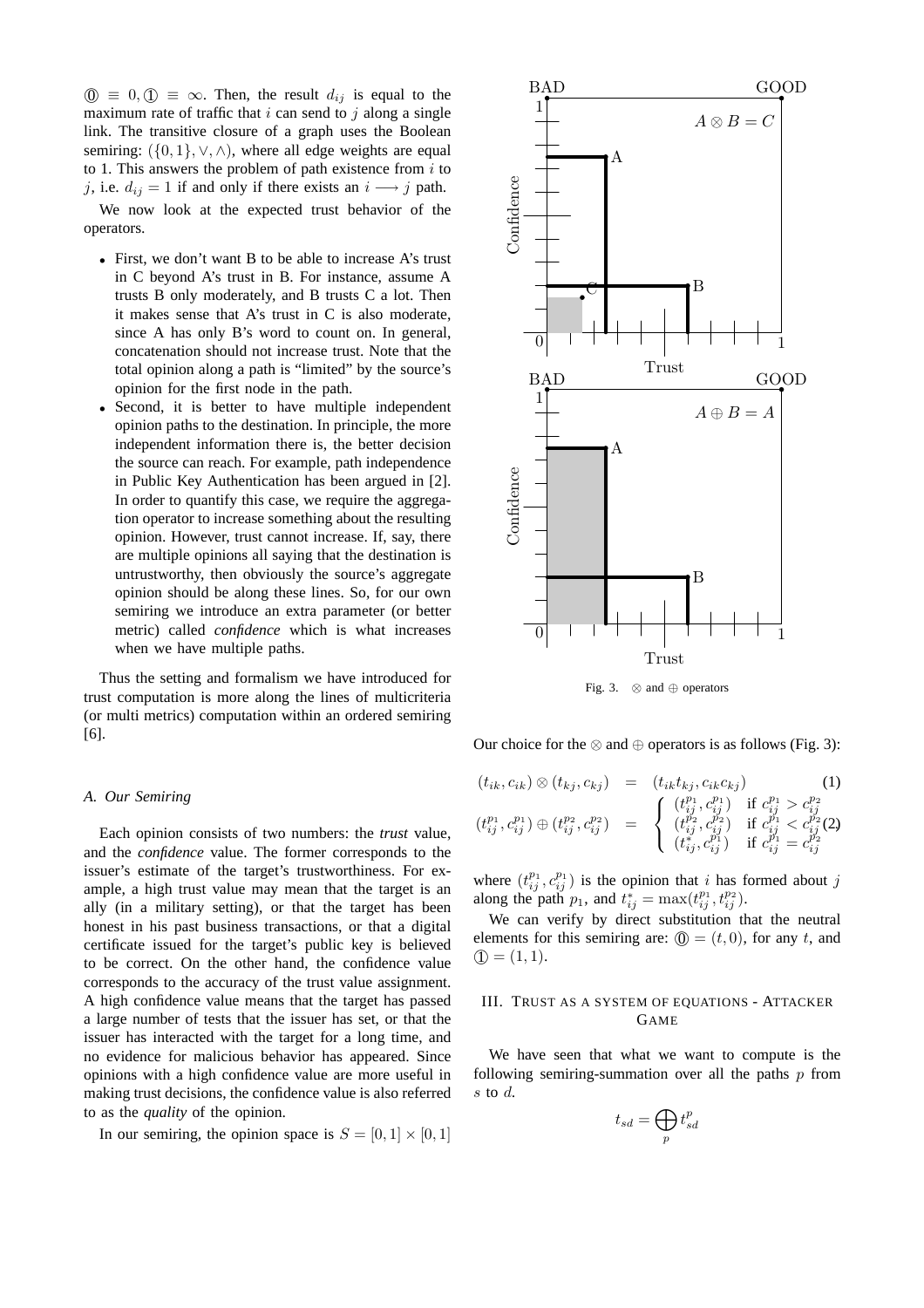We can break up these paths according to their last link, and so we get:

$$
t_{sd} = \bigoplus_{k \in N_d} t_{sk} \otimes w(k,d)
$$

where  $N_d$  are the in-neighbors of d: the users that have a direct opinion about  $d$ . If we now let  $d$  vary over the set of all users,  $t_{sd}$  becomes a vector, and we can write a vector equation:

$$
\vec{t} = \vec{t}W\tag{3}
$$

where  $W$  is the matrix of direct opinions. So, the result of the trust computation for User  $s$  ( $s$ 's indirect opinions about everybody else), is the eigenvector of  $W$  associated with  $(1)$  (the neutral element for  $\otimes$ , which in our semiring is also the maximum element).

It is natural to expect that each user will have the maximum direct opinion about himself, i.e.  $\forall i, w(i, i) =$  $(1, 1) = (1)$ . Notice that the vector  $\vec{t}$  also includes the indirect opinion of User s about himself, which we intuitively expect to be  $(1)$ . This is guaranteed through setting  $w(i, i) = \textcircled{1}.$ 

So, we have formulated the problem of computing indirect opinions as an eigenvector problem. Perron-Frobenius theory for semirings (see e.g. Baccelli, Cohen, Olsder, and Quadrat [1, Thm 3.23]) tells us that if  $W$  is irreducible (i.e. the graph is strongly connected, which we assume here), then there exists exactly one eigenvalue, but possibly many eigenvectors. This eigenvalue  $\lambda$  is equal to the maximum mean circuit weight of the graph. Using semiring operators this is written as

$$
\lambda = \bigoplus_{j=1}^{n} (\text{trace}(A^{j}))^{\frac{1}{j}}
$$

and in our semiring it would correspond to the geometric mean of a path's weights.

Using Theorem 3.101 from [1]:

*Theorem 1:* Given a matrix A with maximum circuit weight (1), any eigenvector associated with the eigenvalue  $\textcircled{1}$  is obtained by a linear combination of  $N_A^c$  columns of  $A^+$ , where  $N_A^c$  denotes the number of strongly connected components of  $G<sup>c</sup>(A)$  (the critical graph of A, equal to the union of the critical circuits). In particular, each column corresponding to a node in the critical graph is an eigenvector, and columns corresponding to nodes in separate components are "linearly independent".

we have a characterization of the set of eigenvectors associated with the eigenvalue (1). The critical circuits are the circuits of  $W$  that have maximum mean weight (equal to  $\lambda$ ), and the matrix  $W^+ = W \oplus W^2 \oplus \ldots$  Since  $W_{ii} = w(i, i) = \textcircled{1}$ , and  $\textcircled{1}$  is the maximum opinion value, the self loops  $i \rightsquigarrow i$  are critical circuits. Other critical circuits would have to consist exclusively of direct opinions equal to  $(1)$ , i.e. a cycle of users *completely* trusting each other, which we assume is not the case. The union of the critical circuits is a graph with one strongly connected component per user, so using the theorem above we see that there is one independent eigenvector per user.

These eigenvectors all have eigenvalue equal to  $(1)$ , so in principle they could all fit (3). But for each s, there is only one eigenvector that gives an indirect opinion about s equal to  $(1)$ . That is the eigenvector equal to row s of the matrix  $W^+$ . It is a row and not a column of  $W^+$ , because we defined  $W_{ij} = w(i, j)$  to be equal to the direct opinion of i about j. In [1],  $A_{ij}$  is the weight of the edge  $j \rightarrow i$ .

The matrix  $W^+$  is in general an infinite sum, so there are issues of convergence. In our case, convergence is not only guaranteed, but it happens in a finite number of steps. The reason is that there are no circuits with weights (see also  $[1, Thm 3.20]$  greater than  $(1)$ , so by including cycles in our path computations, we do not increase the computed trust values. This situation is identical to a shortest path problem with no cycles of negative length.

The number of steps required for convergence is at most equal to the total number of users in the network. This is the case because the partial sum up to the  $k$ -th power gives the maximum path weights from i to j among the k-link paths. Since no maximum path contains a cycle (except the trivial self-loops), no maximum path can have more links than the number of users. This is independent of the topology, assuming, of course, that the graph is strongly connected.

Suppose now that there exists an Attacker who wants to manipulate the trust computation, i.e. cause User  $s$  to compute false opinions about others. The Attacker can change the opinion on a single edge, which would amount to tricking a user into issuing a false opinion, or creating a forged opinion. We want to see what is the maximum damage the Attacker can cause. This is equivalent to asking what single entry change in the matrix  $W$  causes the largest change in the eigenvector. The Attacker causes W to become  $W^*$ , so t becomes  $t^*$ . The damage is equal to  $||t - t^*||$ , where  $|| \cdot ||$  is a suitable (e.g. the  $L_1$  or the  $L_{\infty}$ ) norm.

In what follows we limit our attention to a particular pair s-d. We will examine which edge the Attacker will attack, and characterize the resilience of the s-d trust computation to such single edge attacks.

The problem just described is very similar to computation of tolerances for edges of a network. In short, if  $p^*$  is an optimal path from  $s$  to  $d$ , the upper (lower) tolerance of an edge  $e$  with respect to  $p^*$  is the largest (smallest) weight of edge  $e$  that preserves the optimality of  $p^*$ . The most vital edge is defined as the edge that, if deleted, causes the greatest deterioration in the optimal path weight. Our main reference is the work by Ramaswamy, Orlin, and Chakravarti [13]. We will describe their results, and then unify and generalize them.

For a concrete example, we will use (as in [13]) the shortest path problem in an undirected graph  $G = (V, E)$ with nonnegative weights  $c_{ij} \geq 0, (i,j) \in E$ . Let  $p^*$  be a shortest path from s to  $d, s, d \in V$ , and upper/lower tolerances also defined as above. Intuitively, an Attacker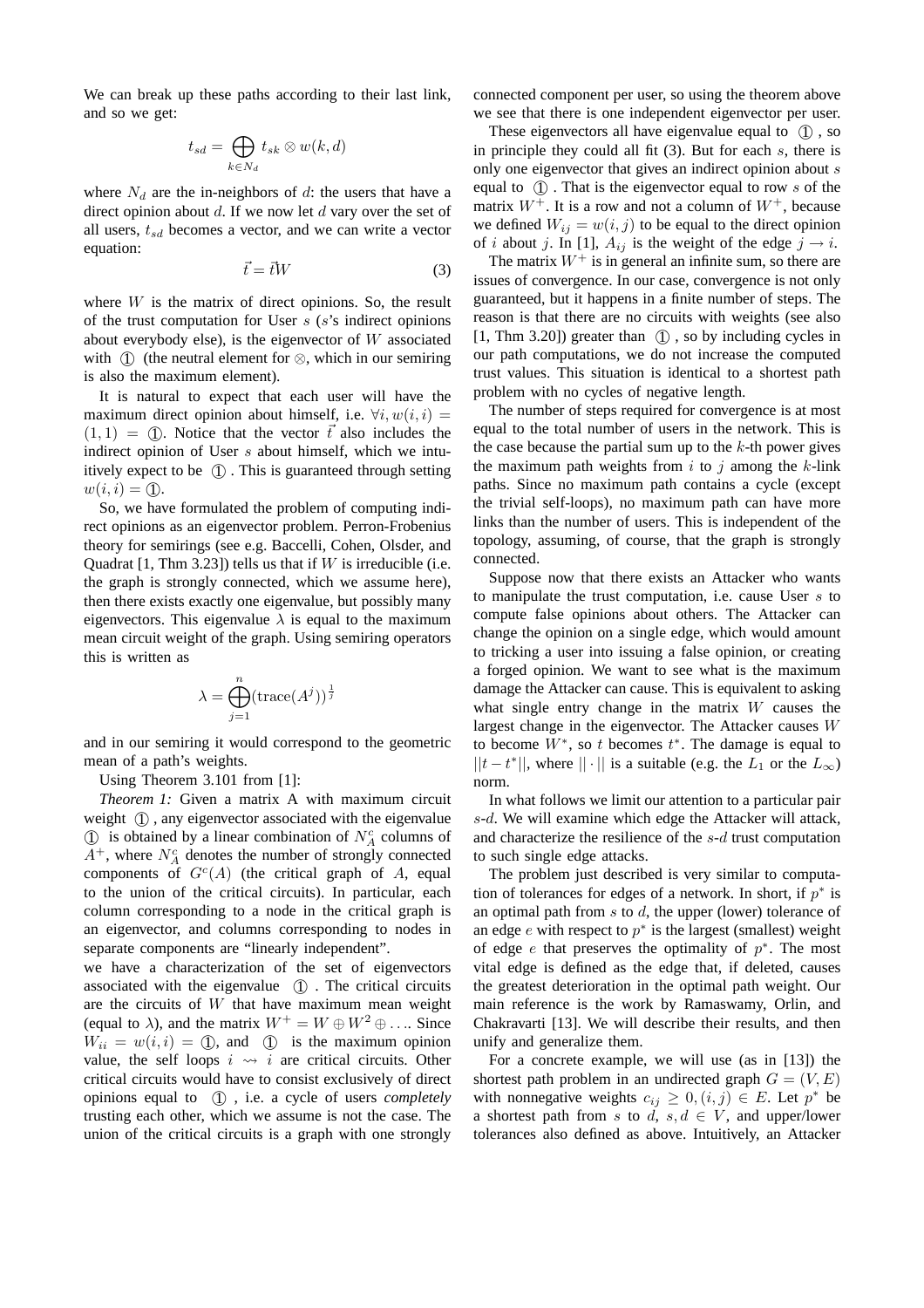that wants to increase the shortest path weight will necessarily delete an edge on  $p^*$ . Deleting is always worse than merely increasing the weight of the edge, and deleting an edge off the path has no effect on the optimal weight. But it makes a difference which of the edges the Attacker will delete, since the respective new shortest paths will in general differ. The worst edge is the one that is, in a sense, "harder" to replace; hence the name "most vital edge". The most vital edge turns out to be the edge with the largest upper tolerance.

The results of [13] for the tolerances of edges in the shortest path problem are summarized below (Corollary 1 in [13]), where  $\alpha_e$  is the lower tolerance of edge e, and  $\beta_e$  the upper,  $d^{e\leftarrow x}(s, d)$  is the shortest  $s \leadsto d$  path weight when the weight of edge e is x, and  $c(p^*)$ ,  $c_e$  are the weights of the path  $p^*$  and edge e, respectively.

*Theorem 2 (Shortest Path Tolerances):* Let  $p^*$  be a shortest path in  $G = (V, E)$ .

\n- 1) If 
$$
e \in p^*
$$
, then
\n- $\alpha_e = 0$ , and
\n- $\beta_e = d^{e \leftarrow \infty}(s, d) - c(p^*) + c_e$ .
\n- 2) If  $e \notin p^*$ , then
\n- $\alpha_e = c(p^*) - d^{e \leftarrow 0}(s, d)$ , and
\n- $\beta_e = \infty$ .
\n

In the same paper, the authors also address tolerances in the context of, as they name it, problems with bottleneck objectives. In these problems, as we have discussed in Section II, the edge weights represent link capacities, and we are looking for an  $s \rightsquigarrow d$  path whose bottleneck (minimum capacity link) is the maximum. Their results are summarized below (Corollary 2 in [13]), where  $G^{e\leftarrow x}$ is the graph  $G$  with the weight of edge  $e$  changed to  $x$ ,  $v(G)$  is the maximum capacity path weight in G, and  $c(p^*)$ is now the bottleneck capacity of  $p^*$ .

*Theorem 3 (Maximum Capacity Tolerances):* Let p <sup>∗</sup> be a maximum capacity path in  $G = (V, E)$ .

- 1) If  $e \in p^*$ , then
	- $\alpha_e = v(G^{e \leftarrow -\infty}).$
	- If  $p^*$  is a maximum capacity path in  $G^{e \leftarrow \infty}$ , then  $\beta_e = \infty$ .
	- If  $p^*$  is not a maximum capacity path in  $G^{e \leftarrow \infty}$ , then  $\beta_e$  is the minimum capacity of an edge of  $p^* \setminus e$ .
- 2) If  $e \notin p^*$ , then
	- $\alpha_e = -\infty$ .
	- If  $p^*$  is a maximum capacity path in  $G^{e \leftarrow \infty}$ , then  $\beta_e = \infty$ .
	- If  $p^*$  is not a maximum capacity path in  $G^{e \leftarrow \infty}$ , then  $\beta_e = c(p^*)$

The authors treat these problems as different, but we will now show that they can be described within the same framework, as soon as we realize that they are both semiring path problems. Our main result is the following:

*Theorem 4 (Semiring Tolerances):* Let  $OPT^*$  be the set of  $\oplus$ -optimal paths in  $G = (V, E)$ . Instead of lower and upper tolerances,  $\alpha_e$  and  $\beta_e$  now mean  $\oplus$ -minimal

and  $\oplus$ -maximal values of an edge  $e \in E$  that preserve the  $\oplus$ -optimality of some path in  $OPT^*$ .

1) If 
$$
\exists p^* \in OPT^* : e \in p^*
$$
, then  
\n•  $\alpha_e = \left(\bigoplus_{\substack{p: s \leadsto d \\ w(e) \leftarrow \bigoplus \emptyset}} w(p) \right) \oslash w(p^* \setminus e)$ . Moreover,  
\nif  $\exists p^* \in OPT^* : e \notin p^*$ , then  $\alpha_e = \textcircled{0}$ .  
\n•  $\beta_e = \textcircled{1}$ .

2) If 
$$
\nexists p^* \in OPT^* : e \in p^*
$$
, then

\n- \n
$$
\alpha_e = \textcircled{0}
$$
. It suffices that\n  $\exists p^* \in OPT^* : e \notin p^*.$ \n
\n- \n $\beta_e = w(p^*) \oslash \left( \bigoplus_{\substack{p: s \sim d \\ w(e) \leftarrow \textcircled{1}}} w(p) \right)$ \n
\n

 $\begin{array}{c} \n\sqrt{w(e)} \leftarrow 0$ <br>The operator ⊘ is the inverse of ⊗. Since we are dealing with semirings, ⊘ may not always be defined, as in the case of  $\otimes$  = min. In these cases,  $a = b \oslash c$  means that a, b, and c are such that the equality  $a \otimes c = b$  holds. We can verify by substitution that Theorem 4 holds for the two specific problems mentioned above.

The benefit of this generalization is that we can directly apply it to semirings where  $\oplus$  is max or min, i.e. where there is some optimization involved. Our trust semiring is  $(\oplus, \otimes, \mathbb{O}, \mathbb{O}) = (\max, \cdot, 0, 1)$ , so we can directly apply Theorem 4. Lower tolerance is  $\alpha_e$ , upper tolerance is  $\beta_e$ .

1) If 
$$
\exists p^* \in OPT^* : e \in p^*
$$
, then  
\n•  $\alpha_e = \frac{w(e)}{w(p^*)} \cdot (\max_{w(e) \leftarrow 0} w(p))$ . Moreover, if  
\n $\exists p^* \in OPT^* : e \notin p^*$ , then  $\alpha_e = 0$ .  
\n•  $\beta_e = 1$ .

2) If 
$$
\nexists p^* \in OPT^* : e \in p^*
$$
, then

\n- $$
\alpha_e = 0
$$
. It suffices that  $\exists p^* \in OPT^* : e \notin p^*$ .
\n- $\beta_e = \frac{w(p^*)}{\max_{w(e) \leftarrow 1} w(p)}$
\n

If the user  $d$ , for which  $s$  is computing the indirect opinion, is a good user, then the Attacker will want to reduce the computed opinion. In that case, the link to be attacked is the one with the smallest lower tolerance  $\alpha_e$ . The attack will consist of setting the weight of the edge at 0. If, on the other hand,  $d$  is a bad user, then the Attacker will try to increase the computed indirect opinion. So, he will attack the edge with the largest upper tolerance, and set its weight to 1.

The mathematical techniques we use come from extensions of Perron Frobenius theory over semirings and ordered semirings, eigenvectors of monotone functions, and idempotent semirings, for which the interested reader can consult the following references [6], [7], [8], [9], [10], [11].

## IV. CONCLUSION

We have presented a trust computation framework, and linked its properties to properties of mobile ad-hoc networks. The mathematical foundation for the computation is the theory of semirings and matrix iterations over them. We have shown what the canonical issues of the theory